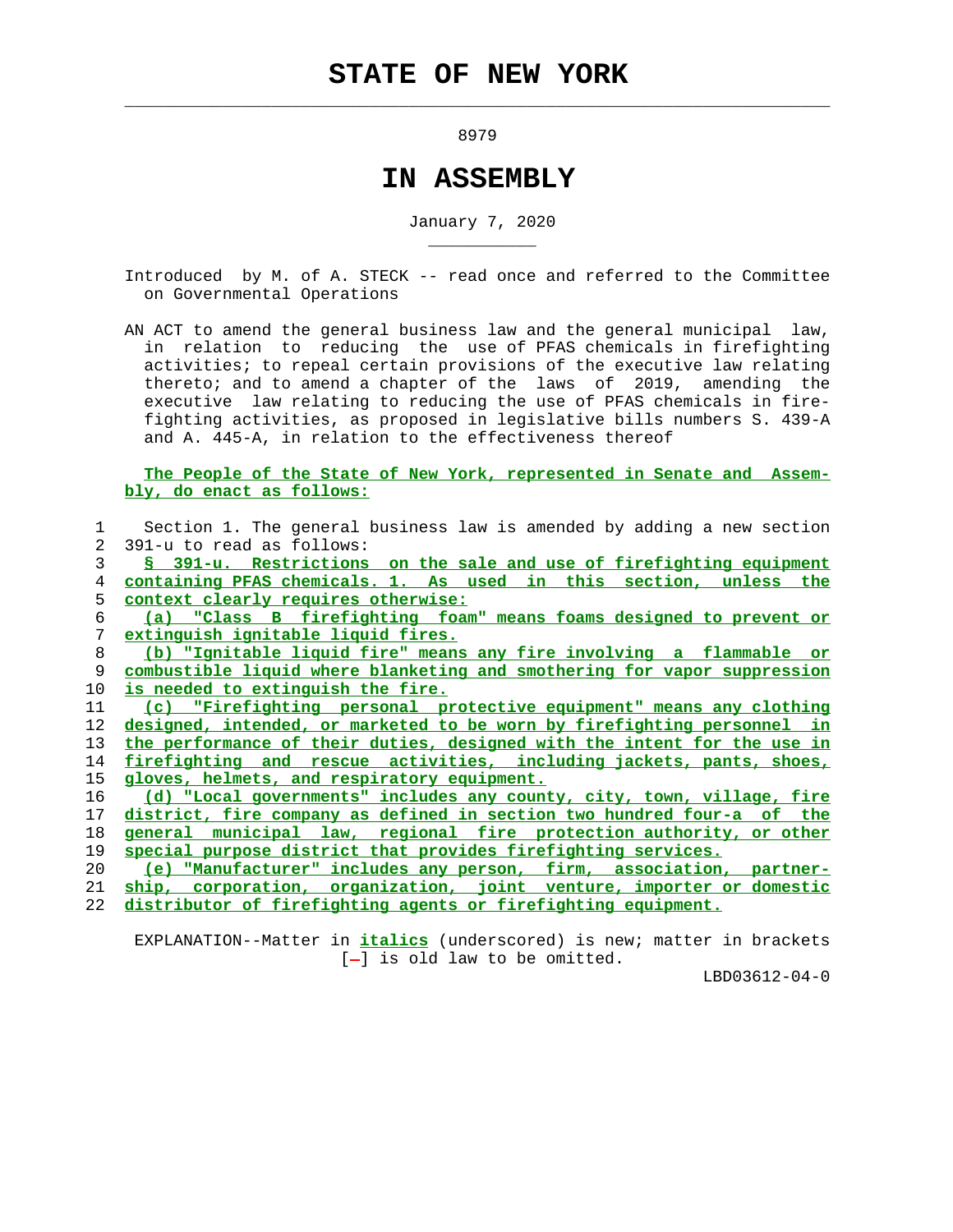A. 8979 2

**(f) "Perfluoroalkyl and polyfluoroalkyl substances" or "PFAS chemi- cals" means, for the purposes of firefighting agents and firefighting equipment, a class of fluorinated organic chemicals containing at least one fully fluorinated carbon atom. (g) "Person" means any individual, partnership, association, public or private corporation, limited liability company or any other type of legal or commercial entity, including their members, managers, partners, directors, or officers. 2. No person or state agency shall discharge or otherwise use for training purposes class B firefighting foam that contains intentionally added perfluoroalkyl and polyfluoroalkyl substances (PFAS chemicals). 3. (a) Commencing two years after the effective date of this section, no manufacturer of class B firefighting foam may manufacture, knowingly sell, offer for sale, distribute for sale, or distribute for use in this state class B firefighting foam to which PFAS chemicals have been inten- tionally added except as provided in paragraph (b) of this subdivision. (b) The restrictions in paragraph (a) of this subdivision shall not apply to the manufacture, sale, or distribution of class B firefighting foam: (1) For use in suppressing or preventing an ignitable liquid fire where the office of fire prevention and control, in consultation with the department of environmental conservation and the department of health, through promulgation of a rule, exempts a use of class B fire- fighting foam on the basis that an alternative firefighting agent to which PFAS chemicals have not been intentionally added and that is effective in suppressing or preventing an ignitable liquid fire is not available. If the office of fire prevention and control exempts a use of class B firefighting foam from the restrictions in paragraph (a) of this subdivision, it shall re-evaluate available alternative firefighting agents at least every two years as long as the exemption remains in place, and repeal such exemption upon a finding that an alternative firefighting agent to which PFAS chemicals have not been intentionally added is available that is effective in suppressing or preventing an ignitable liquid fire. (2) Where the inclusion of PFAS chemicals are required by federal law or regulations. In the event that applicable federal laws or regulations change after the effective date of this section to allow the use of effective alternative firefighting agents that do not contain PFAS chem- icals, the office of fire prevention and control may adopt rules that restrict PFAS chemicals for the manufacture, sale, and distribution of firefighting foam for uses that are addressed by the federal law or regulation. 4. (a) A manufacturer of class B firefighting foam restricted under subdivision three of this section shall notify, in writing, persons that sell the manufacturer's products in this state about the provisions of this section no less than one year prior to the implementation date of the restrictions set forth in subdivision three of this section. (b) A manufacturer that produces, sells, or distributes a class B firefighting foam prohibited under subdivision three of this section shall recall the product, which includes collection, transport, treat- ment, storage and safe disposal, after the implementation date of the restrictions set forth in subdivision three of this section and reim- burse the retailer or any other purchaser for the product.**

**5. (a) A manufacturer or other person that sells firefighting personal protective equipment to any person, local government, or state agency must provide written notice to the purchaser at the time of sale if the**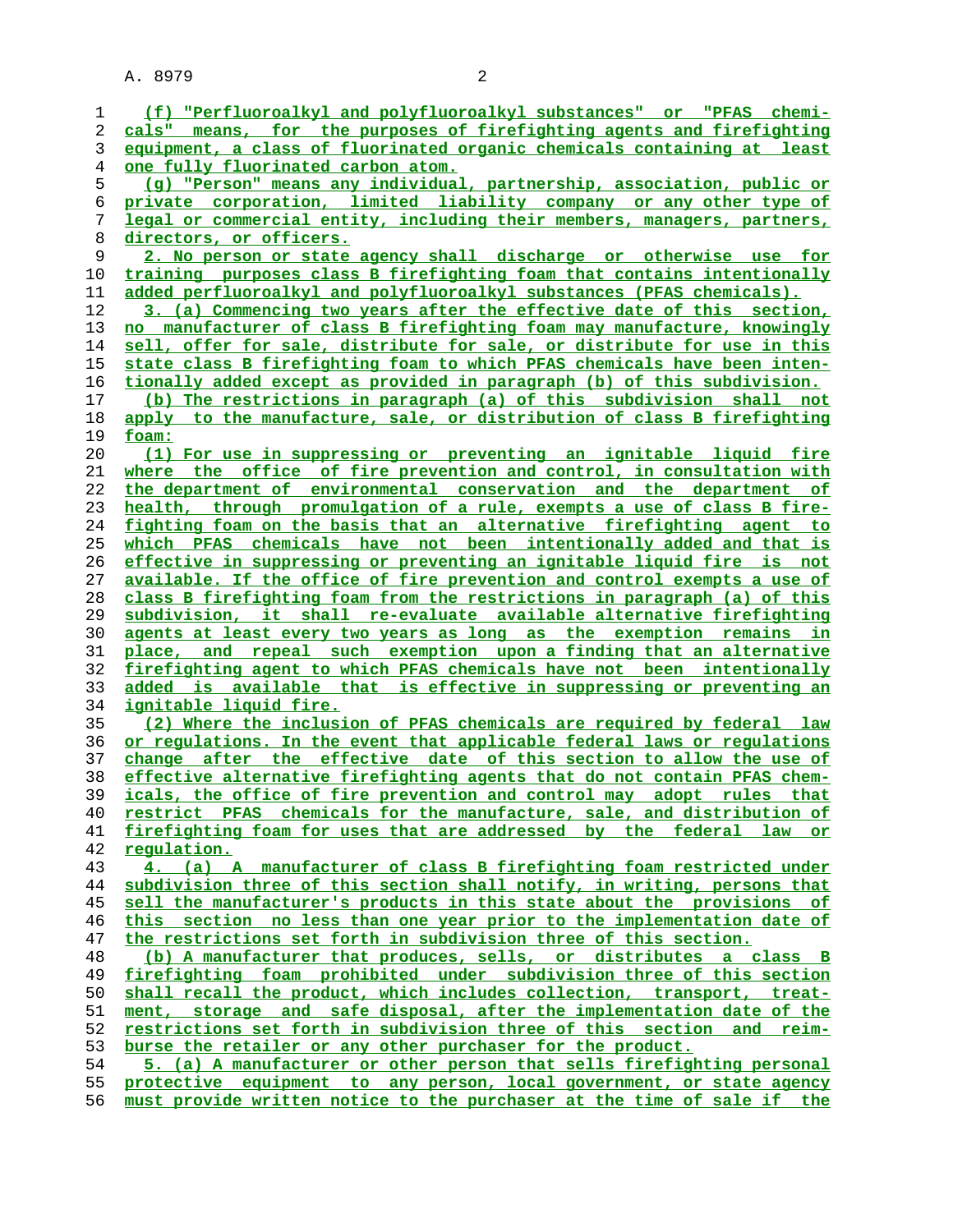A. 8979 3

| 1  | firefighting personal protective equipment contains PFAS chemicals. The     |
|----|-----------------------------------------------------------------------------|
| 2  | written notice must include a statement that the firefighting personal      |
| 3  | protective equipment contains PFAS chemicals and the reason PFAS chemi-     |
| 4  | cals are added to the equipment.                                            |
|    |                                                                             |
| 5  | (b) The manufacturer or person selling firefighting personal protec-        |
| 6  | tive equipment and the purchaser of the equipment must retain the notice    |
| 7  | on file for at least three years from the date of the transaction.          |
| 8  | 6. The office of fire prevention and control may issue guidance to          |
| 9  | state agencies, fire protection districts and local governments in          |
| 10 |                                                                             |
|    | avoiding the purchase or use of class B firefighting foams to which PFAS    |
| 11 | chemicals have been intentionally added and to give priority and prefer-    |
| 12 | ence to the purchase of firefighting personal protective equipment that     |
| 13 | does not contain PFAS chemicals.                                            |
| 14 | 7. Any manufacturer or person in violation of the provisions of this        |
| 15 | section shall be subject to a civil penalty not to exceed five thousand     |
| 16 | dollars for each violation in the case of a first offense. Manufacturers    |
|    |                                                                             |
| 17 | or persons that are repeat violators of the provisions of this section      |
| 18 | shall be subject to a civil penalty not to exceed ten thousand dollars      |
| 19 | for each repeat offense. Penalties collected under this section shall be    |
| 20 | deposited in the hazardous waste remedial fund created by section nine-     |
| 21 | ty-seven-b of the state finance law.                                        |
| 22 | § 2. The general municipal law is amended by adding a new<br>section        |
| 23 | 204-g to read as follows:                                                   |
|    |                                                                             |
| 24 | § 204-g. Restrictions on the use of firefighting foam containing PFAS       |
| 25 | chemicals. 1. As used in this section:                                      |
| 26 | (a) "Class B firefighting foam" means foams designed to extinguish          |
| 27 | ignitable liquid fires.                                                     |
| 28 | "Ignitable liquid fire" shall have the same meaning as defined in<br>(b)    |
| 29 | paragraph (b) of subdivision one of section three hundred ninety-one-u      |
| 30 | of the general business law.                                                |
|    |                                                                             |
| 31 | (c) "Local governments" includes any county, city, town, village, fire      |
| 32 | district, fire company as defined in section two hundred four-a of this     |
| 33 | article, regional fire protection authority, or other special purpose       |
| 34 | district that provides firefighting services.                               |
| 35 | "Perfluoroalkyl and polyfluoroalkyl substances" or "PFAS chemi-<br>(d)      |
| 36 | cals" shall have the same meaning as defined in paragraph (f) of subdi-     |
| 37 | vision one of section three hundred ninety-one-u of the general business    |
| 38 | law.                                                                        |
| 39 | 2. No local government shall discharge or otherwise use for training        |
|    |                                                                             |
| 40 | purposes class B firefighting foam that contains intentionally added        |
| 41 | perfluoroalkyl and polyfluoroalkyl substances (PFAS chemicals).             |
| 42 | 3. Section 159-b of the executive law, as added by a chapter of the<br>S.   |
| 43 | laws of 2019, amending the executive law relating to reducing the use of    |
| 44 | PFAS chemicals in firefighting activities, as proposed in legislative       |
| 45 | bills numbers S. 439-A and A. 445-A, is REPEALED.                           |
| 46 | Section 2 of a chapter of the laws of 2019, amending the execu-<br>Š.<br>4. |
|    |                                                                             |
| 47 | tive law relating to reducing the use of PFAS chemicals in firefighting     |
| 48 | activities, as proposed in legislative bills numbers S. 439-A and A.        |
| 49 | 445-A, is amended to read as follows:                                       |
| 50 | § 2. This act shall take effect on the ninetieth day after<br>it<br>shall   |
| 51 | Effective immediately, the addition, amendment<br>have become a law.        |
| 52 | and/or repeal of any rule or regulation necessary for the implementation    |
| 53 | of this act on its effective date are authorized [and directed] to be       |
| 54 | made and completed on or before such effective date.                        |
|    |                                                                             |
| 55 | This act shall take effect immediately, provided, however, that<br>S.<br>5. |
| 56 | sections one, two and three of this act shall take effect on<br>the<br>same |
|    |                                                                             |